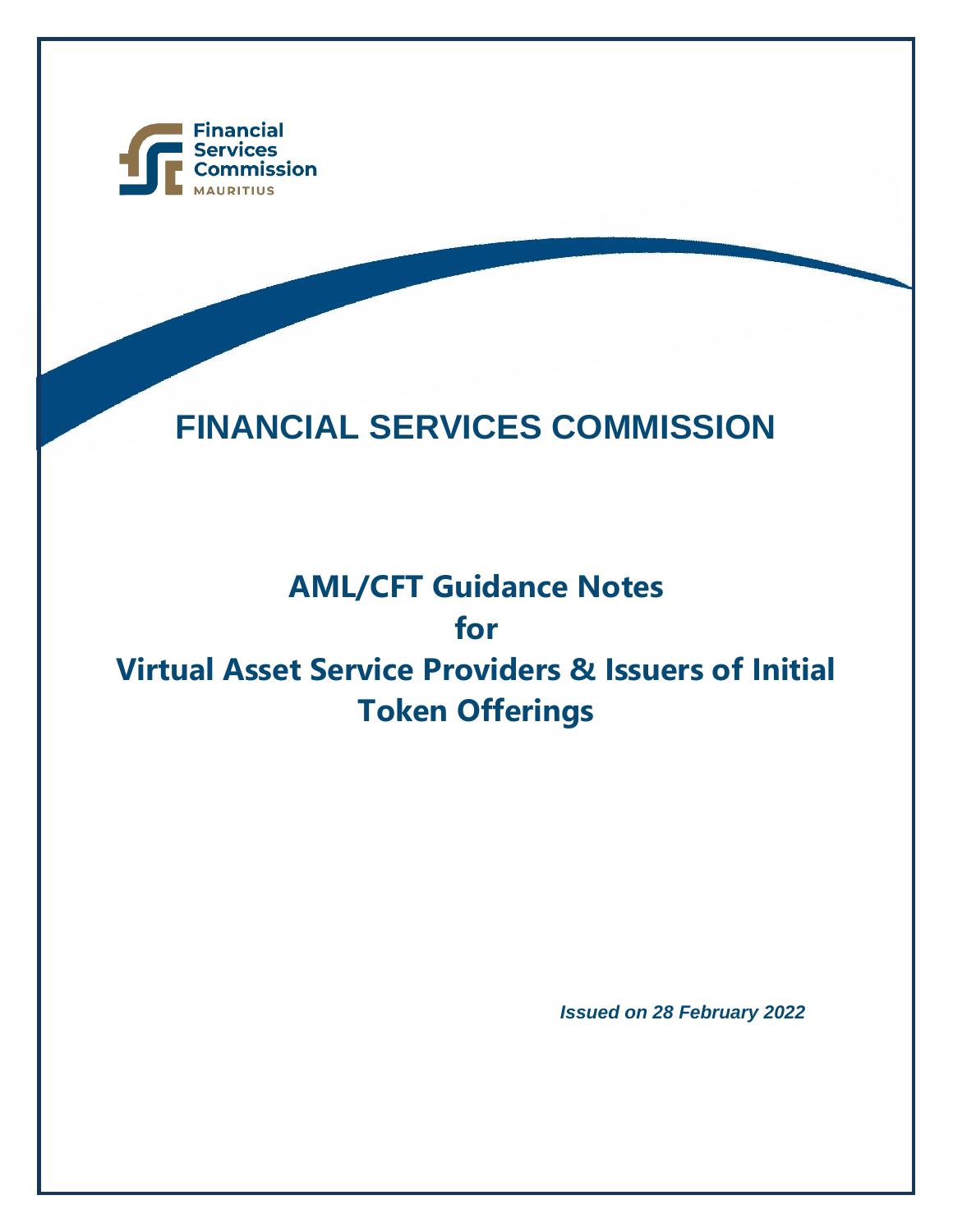### **Table of Contents**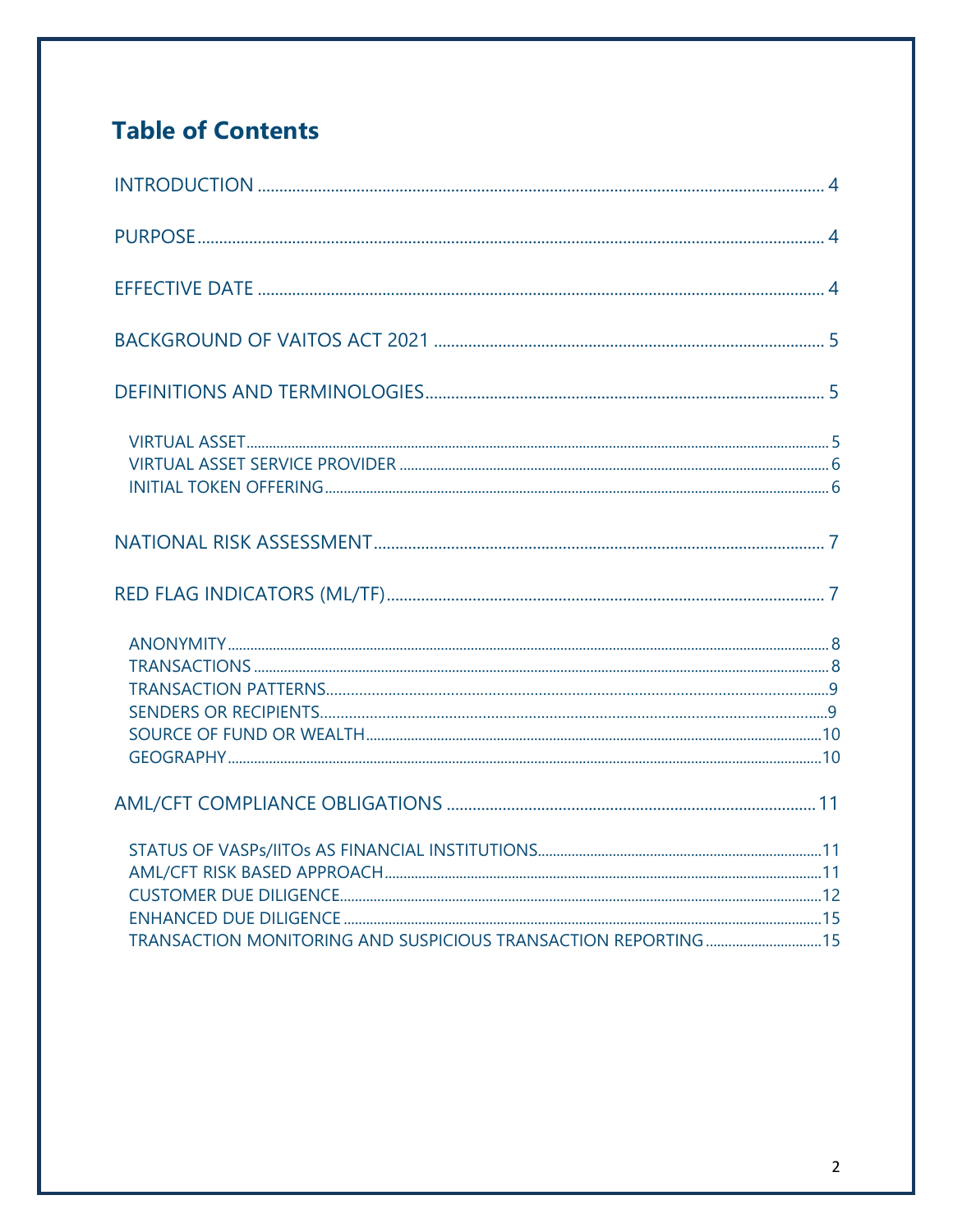### **Acronyms**

| <b>AML/CFT</b>     | Anti-Money Laundering and Combatting the Financing of Terrorism   |
|--------------------|-------------------------------------------------------------------|
| <b>CDD</b>         | <b>Customer Due Diligence</b>                                     |
| <b>EDD</b>         | <b>Enhanced Due Diligence</b>                                     |
| <b>FIAMLA 2002</b> | Financial Intelligence and Anti-Money Laundering Act 2002         |
| <b>FIAMLR 2018</b> | Financial Intelligence and Anti-Money Laundering Regulations 2018 |
| <b>FATF</b>        | <b>Financial Action Task Force</b>                                |
| <b>FSC</b>         | <b>Financial Services Commission</b>                              |
| <b>ITO</b>         | <b>Initial Token Offering</b>                                     |
| <b>IITOs</b>       | <b>Issuers of Initial Token Offerings</b>                         |
| IP                 | <b>Internet Protocol</b>                                          |
| <b>KYC</b>         | <b>Know Your Customer</b>                                         |
| <b>ML/TF</b>       | Money Laundering and Terrorism Financing                          |
| <b>NRA</b>         | <b>National Risk Assessment</b>                                   |
| <b>PEPs</b>        | <b>Politically Exposed Persons</b>                                |
| PII                | Personally Identifiable Information                               |
| <b>RBA</b>         | <b>Risk-Based Approach</b>                                        |
| <b>STR</b>         | <b>Suspicious Transaction Reporting</b>                           |
| <b>UNSA 2019</b>   | United Nations (Financial Prohibitions, Arms Embargo and Travel   |
|                    | Ban) Sanctions Act 2019                                           |
| <b>VAs</b>         | <b>Virtual Assets</b>                                             |
| <b>VAITOS Act</b>  | Virtual Asset and Initial Token Offering Services Act 2021        |
| 2021               |                                                                   |
| <b>VASPs</b>       | <b>Virtual Asset Service Providers</b>                            |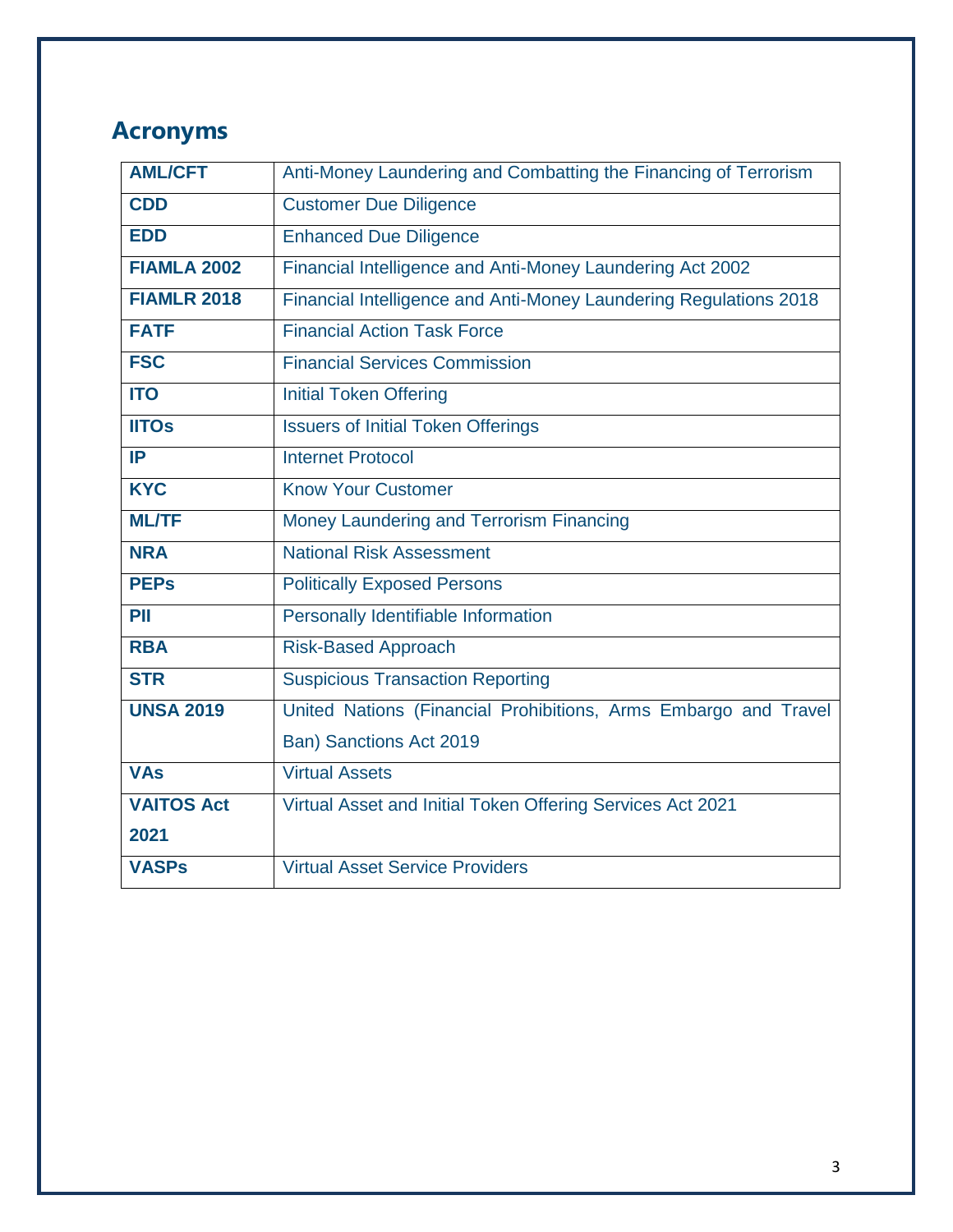#### **1.0 INTRODUCTION**

- 1.1 The Financial Services Commission, Mauritius (the "FSC") is established under the Financial Services Act 2007 (the "FSA") and is mandated to regulate the non-bank financial services and global business sectors. The FSC is, by virtue of section 5 of the Virtual Assets and Initial Token Offering Services ("VAITOS") Act 2021, responsible for regulating and supervising Virtual Assets Service Providers ("VASPs") and Issuers of Initial Token Offerings ("IITOs").
- 1.2 The Guidance Notes are issued by the FSC pursuant to its powers under Section  $7(1)(a)$  of the FSA.
- 1.3 The Guidance Notes set out the measures which entities regulated under the VAITOS Act 2021 should apply for the prevention of Money Laundering and Terrorism Financing ("ML/TF") during the course of their business and operations.
- **1.4 The provisions of the Guidance Notes should be read in conjunction with the VAITOS Act 2021, the Financial Intelligence and Anti-Money Laundering Act 2002 ("FIAMLA 2002"), the Financial Intelligence and Anti-Money Laundering Regulations 2018 ("FIAMLR 2018") and the FSC's Anti-Money Laundering and Combatting the Financing of Terrorism ("AML/CFT") Handbook.**
- 1.5 Terms used in these Guidance Notes shall, unless otherwise specified, have the same meaning as under the relevant Acts.

#### **2.0 PURPOSE**

- 2.1 The Guidance Notes are established to:
	- 2.1.1 provide an outlook on the significance of ML/TF risks associated with Virtual Asset ("VA") activities; and
	- 2.1.2 guide VASPs and IITOs with an understanding of their specific AML/CFT compliance obligations under the VAITOS Act 2021.

#### **3.0 EFFECTIVE DATE**

- 3.1 The Guidance Notes shall take effect as from 28 February 2022.
- 3.2 The Guidance Notes may be subject to regular amendments or updates with a view to reflect changes at the level of the domestic and international regulatory landscape, including the market dynamics of the VA sector, in or from Mauritius.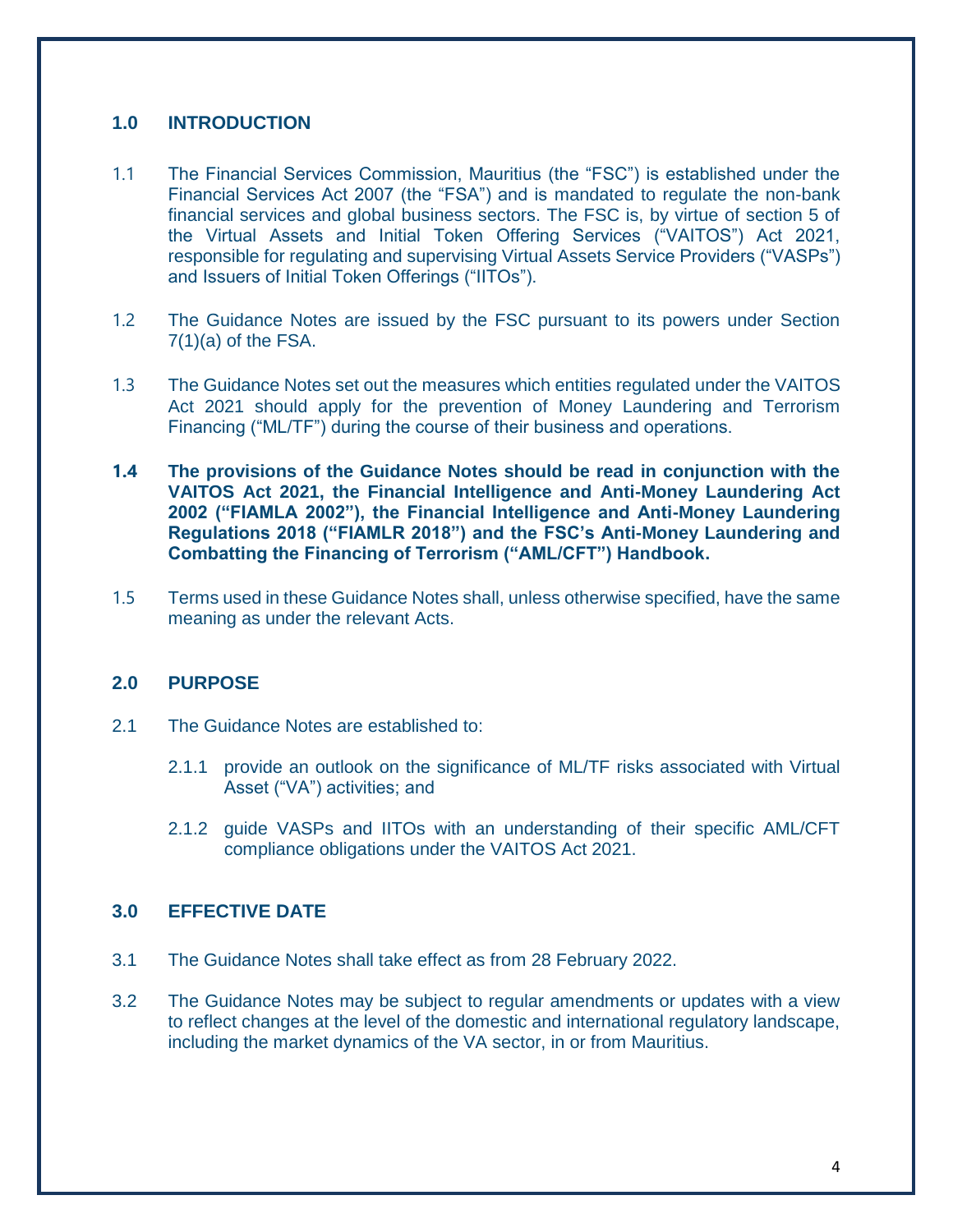#### **4.0 BACKGROUND OF VAITOS ACT 2021**

- 4.1 The VAITOS Act 2021, which came into force on 7 February 2022, provides a comprehensive legislative framework for VASPs and IITOs in line with the international standards of Financial Action Task Force ("FATF") with respect to managing, mitigating and preventing any ML/TF risks.
- 4.2 The VAITOS Act 2021 designates the FSC as the prudential and AML/CFT supervisory authority, responsible for regulating and supervising the business activities of VASPs and IITOs respectively.
- 4.3 Any person carrying out the business activities of a VASP and IITO, in or from Mauritius, shall hold a licence or registration, as appropriate, issued by the FSC.
- 4.4 VASPs and IITOs (hereinafter also collectively referred to as "regulated entities") are encouraged to:
	- 4.4.1 reflect the elements of the Guidance Notes in their internal policies, procedures and controls; and
	- 4.4.2 consequently apply the Guidance Notes inter-alia for the assessment of persons managing, controlling, directing, owning or performing key functions within their entities.

#### **5.0 DEFINITIONS AND TERMINOLOGIES**

- 5.1 The FATF, via its Recommendation 15 and relevant interpretative notes issued thereunder, requires countries to ensure that VASPs are regulated for AML/CFT purposes, licensed, or registered and subject to effective systems for monitoring and ensuring compliance with the measures therein.
- 5.2 VASPs and other financial Institutions that engage in VA-related activities, are required to identify, assess, and take effective actions to mitigate their ML/TF risks.
- 5.3 For any additional information, in that respect, please refer to the last or [updated FATF](https://www.fatf-gafi.org/media/fatf/documents/recommendations/Updated-Guidance-VA-VASP.pdf)  [guidance: A risk based approach to Virtual Assets and Virtual asset service providers](https://www.fatf-gafi.org/media/fatf/documents/recommendations/Updated-Guidance-VA-VASP.pdf) issued in October 2021.

#### **5.4 Virtual Asset**

5.4.1 A VA is a digital representation of value that can be digitally traded or transferred and may be used for payment or investment purposes. VA does not include digital representations of fiat currencies, securities, and other financial assets that fall under the purview of the Securities Act.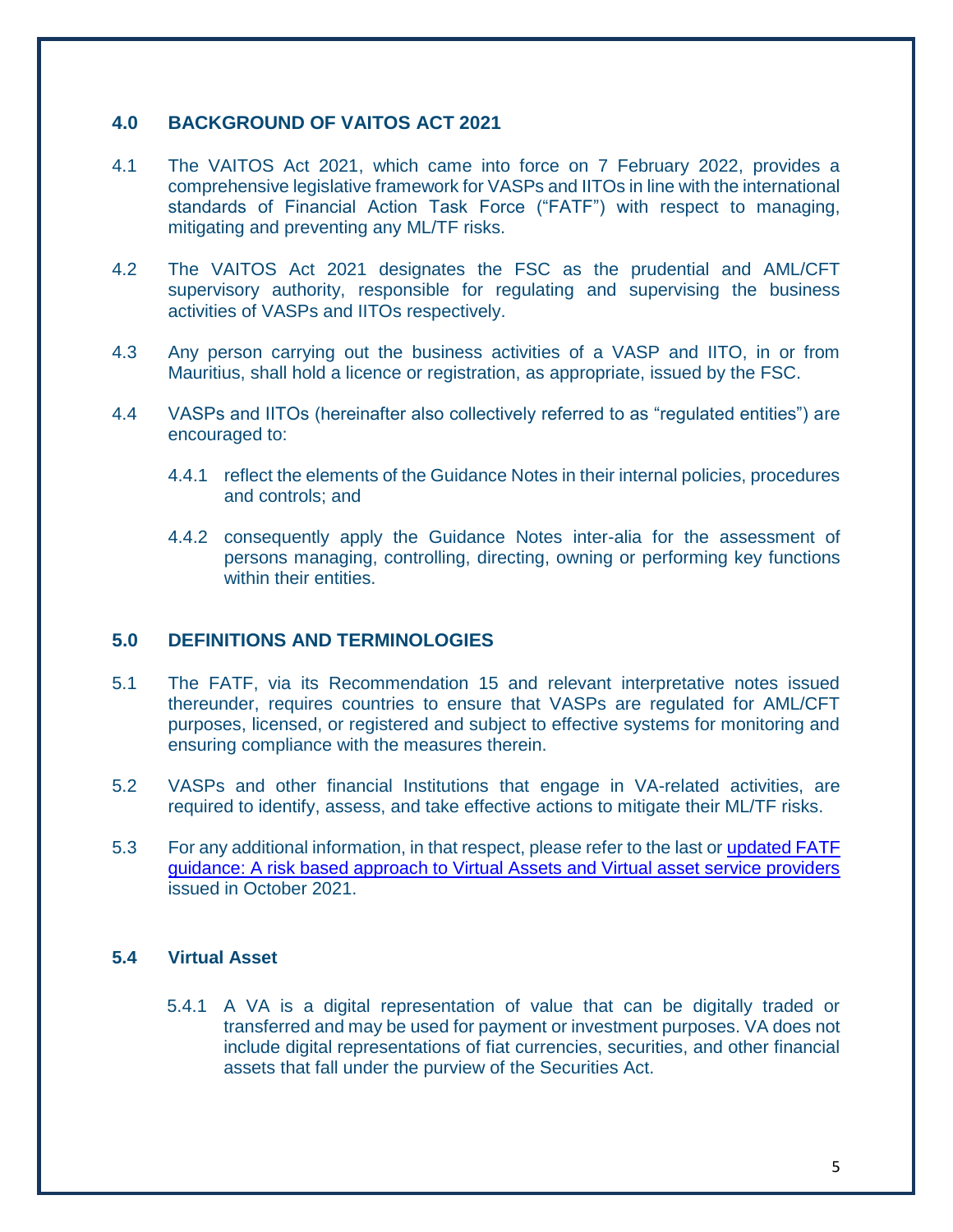5.4.2 The VA should have an inherent value to be traded or transferred and used for payment or investment or, is a means of recording or representing ownership of assets.

#### **5.5 Virtual Asset Service Provider**

- 5.5.1 A VASP means a person that, as a business, conducts one or more of the following activities or operations, for, or on behalf of, another person:
	- 5.5.1.1 Exchange between VAs and fiat currencies;
	- 5.5.1.2 Exchange between one or more forms of VAs;
	- 5.5.1.3 Transfer of VAs; (In the context of VAs, transfer means to conduct a transaction on behalf of another person that moves VAs from one VA's address or account to another)
	- 5.5.1.4 Safekeeping and/or administration of VAs or instruments enabling control over VAs; and
	- 5.5.1.5 Participation in, and provision of, financial services related to an issuer's offer and/or sale of a VAs.
- 5.5.2 The Second Schedule of the VAITOS Act 2021 provides for the different classes of VASP licence that may be issued by the FSC.

#### **5.6 Initial Token Offering ("ITO")**

5.6.1 ITO refers to an offer for sale to the public, by an IITO of a virtual token in exchange for fiat currency or another VA.

ITO is a means of raising funds for projects through innovative and digital platforms.

- 5.6.2 ITO involves persons who participate in, or provide financial services related to issuers' offer and/or sale of VAs through activities.
- 5.6.3 Such persons may be affiliated or unaffiliated with the issuer undertaking the ITO in the context of the issuance, offer, sale, distribution, ongoing market circulation and trading of a VA.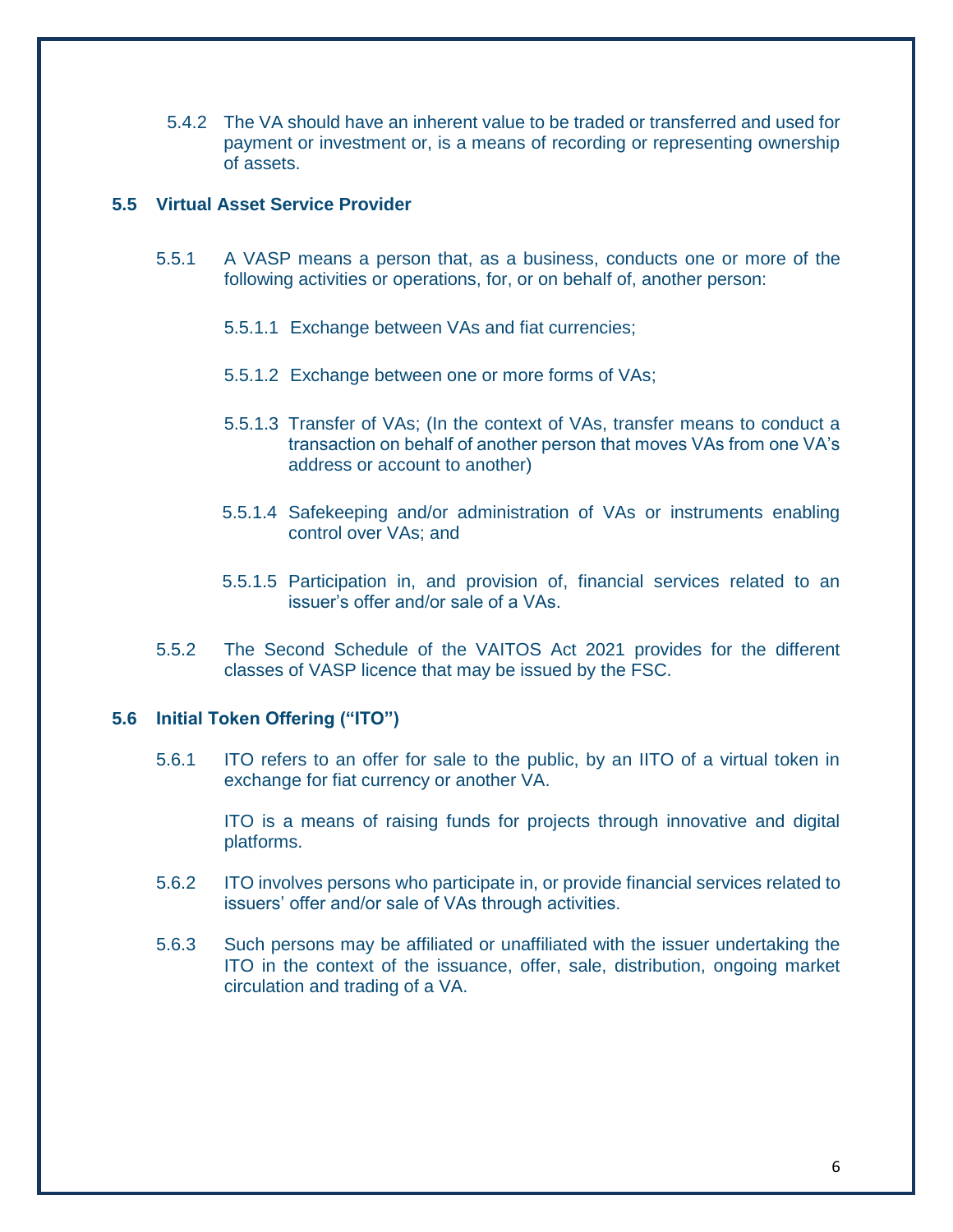#### **6.0 NATIONAL RISK ASSESSMENT ("NRA")**

- 6.1 Mauritius concluded its NRA with respect to the VA sector in November 2021. This risk assessment exercise relied upon the World Bank methodology and risk assessment tool.
- 6.2 The NRA has enabled for the identification and evaluation of the associated ML/TF threats and vulnerabilities with VAs/VASPs through a sectoral approach.
- 6.3 At the time of the assessment, the overall ML/TF residual risk associated to VAs/VASPs was considered to be **"Very High"** after the consideration of mitigating measures.
- 6.4 The combined ML/TF vulnerability ratings indicated a general tendency of "High to Very High" vulnerabilities driven by factors such as the nature and complexity of the VASP businesses, country risks, customer types, products and services of the VA ecosystem and their operational features (for instance, anonymity, speed of settlement and whether the VASPs were registered).
- 6.5 The combined ML/TF threat ratings indicated a general tendency of "Medium to High" threats driven by factors, such as the nature and profile of VAs, their sources of funding, the ease with which VA channels are accessible to criminals and their economic impacts.
- 6.6 VASPs and IITOs must ensure to take into account any relevant findings of the NRA when conducting their business risk assessments. A copy of the NRA report is available **[here](https://financialservices.govmu.org/Documents/Public%20Version%20of%20the%20VA_VASP%20Risk%20Assessment%20report%2024%20Feb%202022.pdf)**.

#### **7.0 RED FLAG INDICATORS (ML/TF)**

- 7.1 This section of the Guidance Notes depicts the salient ML/TF red flag indicators which are associated with VAs. This will enable regulated entities under the VAITOS Act 2021 to better identify and prevent the ML/TF risks linked with their business activities and also, to set up adequate controls to mitigate those risks.
- 7.2 VAs have certain characteristics such as their global reach, capacity for rapid settlement, ability to enable Peer-to-Peer ("P2P") transactions, and potential for increased anonymity and obfuscation of transaction flows and counterparties that have created new opportunities for criminals and terrorists to launder their proceeds or finance their illicit activities.
- 7.3 The following paragraphs provide a summary of red flag indicators which indicate suspicious VA activities. The presence of such indicators should raise further monitoring, examination and reporting, as appropriate, by regulated entities under the VAITOS Act 2021.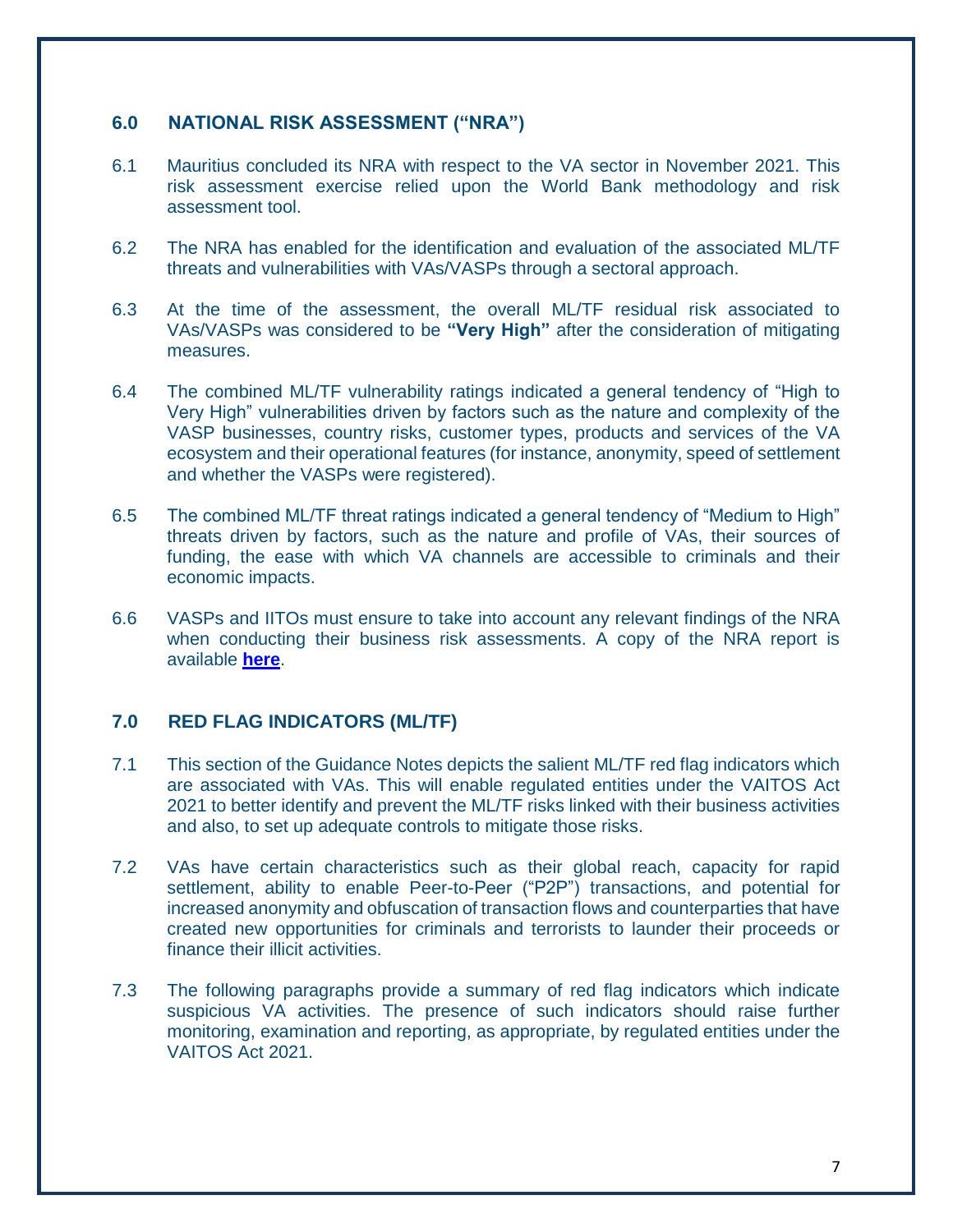- 7.4 VA products/services that facilitate pseudonymous or anonymity-enhanced transactions pose significantly higher ML/TF risks since they can obstruct the ability of regulated entities to access beneficial ownership information, implement effective Customer Due Diligence ("CDD") and apply other appropriate AML/CFT measures.
- 7.5 The VA ecosystem has witnessed the rise of anonymity-enhanced cryptocurrencies, mixers and tumblers, decentralised platforms and exchanges, privacy wallets, and other similar types of products.

#### **7.6 Anonymity**

The below non-exhaustive red flag indicators demonstrate how criminals can make use of technological features associated with VAs that increase anonymity.

- 7.6.1 Customers prepared to pay additional transaction fees for one or more types of VAs with technological features providing higher anonymity.
- 7.6.2 Customers entering the digital platforms of VASPs and ITOs using an Internet protocol (IP) address that allows anonymous communication such as the Onion router, I2P or IP associated with a darknet.
- 7.6.3 Receiving funds from or sending funds to VASPs and IITOs with weak or nonexistent CDD or Know Your Customer ("KYC") requirements.
- 7.6.4 The use of decentralised/un-hosted, hardware or paper wallets to transport VAs across borders. Decentralised VA systems are particularly vulnerable to anonymity risks compared to a centralised system where some risks are mitigated.
- 7.6.5 Transactions making use of mixing and tumbling services, suggesting an intent to obscure the flow of illicit funds between known wallet addresses and darknet marketplaces.
- 7.6.6 Abnormal volume of VAs cashed out at exchanges from P2P platformassociated wallets with no logical business explanation.
- 7.6.7 VA vendors, which facilitate VA activities via terminals, present higher risk, if the machine or kiosk is located in a high-risk area and used for repeated small transactions.

#### **7.7 Transactions**

This second non-exhaustive list of indicators demonstrates how red flags traditionally associated with transactions involving more conventional means of payment, remain relevant in detecting potential illicit VA-related activities.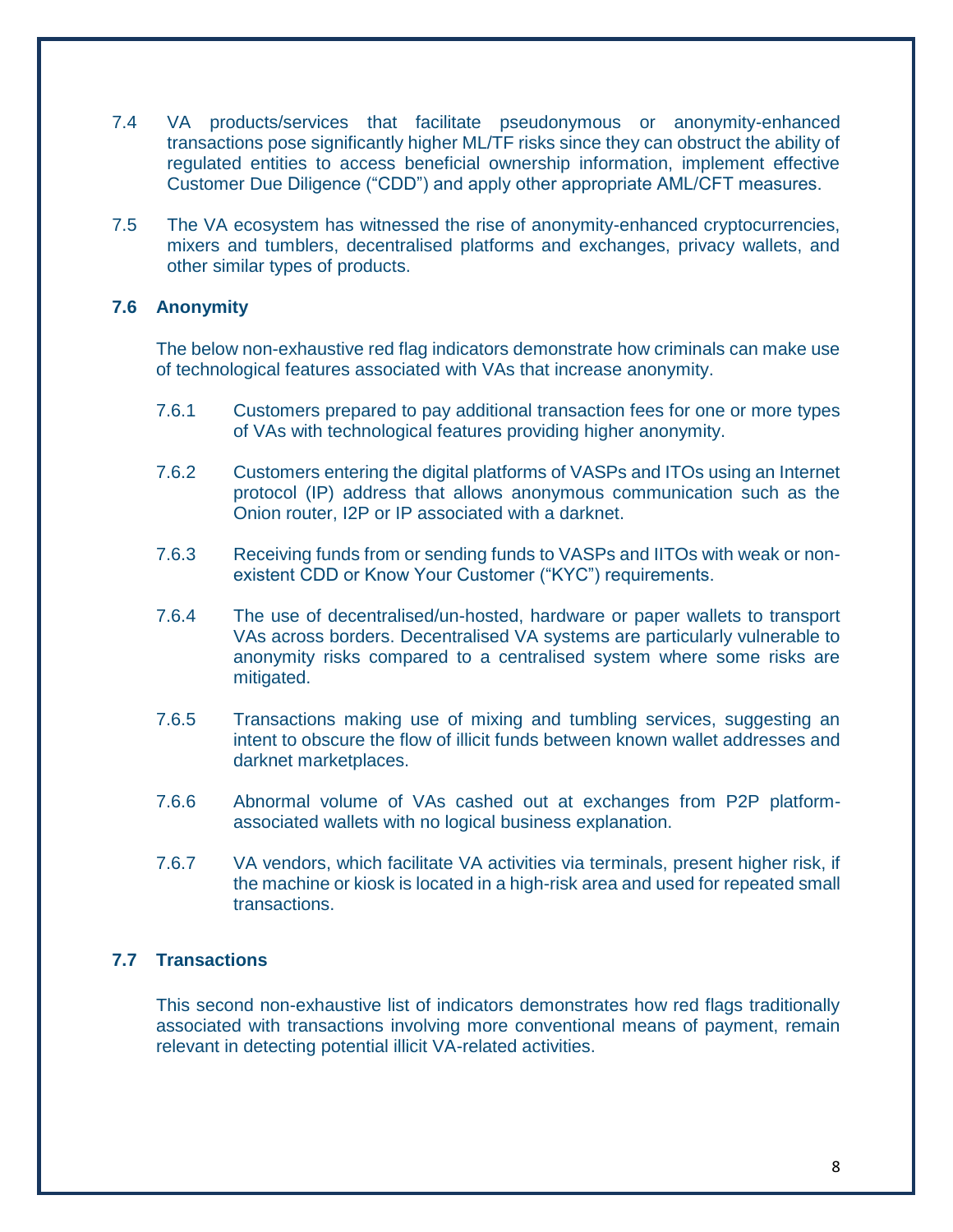- 7.7.1 Structuring of VA transactions (e.g. exchange or transfer) in small amounts, or in amounts under record-keeping or reporting thresholds, similar to structuring cash transactions.
- 7.7.2 Making multiple high-value transactions in short succession, such as within a 24-hour period, in a staggered and regular pattern, with no further transactions recorded during a long period afterwards, which are particularly common in ransomware cases related to VAs or to a newly created or to a previously inactive account.

#### **7.8 Transaction patterns**

The non-exhaustive list of indicators below further illustrates how the misuse of VAs for ML/TF purposes could be identified through irregular, unusual or uncommon patterns of transactions.

- 7.8.1 Conducting a large initial deposit to open a new relationship with a VASP, while the amount funded is inconsistent with the customer profile.
- 7.8.2 Conducting a large initial deposit to open a new relationship with a VASP and funding the entire deposit on the first day it is opened, and that the customer starts to trade the total amount or a large portion of the amount on that same day or the day after, or if the customer withdraws the whole amount the day after.
- 7.8.3 A new user attempts to trade the entire balance of VAs or withdraws the VAs and attempts to send the entire balance off the platform.
- 7.8.4 Making frequent transfers of large amounts in a certain period of time (e.g. a day, a week, a month, etc.) to the same VA account by more than one person; or from the same IP address by one or more persons.
- 7.8.5 Conducting VA-fiat currency exchange at a potential loss.

#### **7.9 Senders or Recipients**

The non-exhaustive indicators listed below relates to the profile and unusual behaviour of either the sender or the recipient of the illicit transactions including irregularities observed during account creation and CDD process.

- 7.9.1 Creating separate accounts under different names to circumvent restrictions on trading or withdrawal limits imposed by VASPs.
- 7.9.2 Incomplete or insufficient KYC information, or a customer declines requests for KYC documents or inquiries regarding source of funds.
- 7.9.3 Sender/recipient lacking knowledge or providing inaccurate information about the transaction, the source of funds, or the relationship with the counterparty.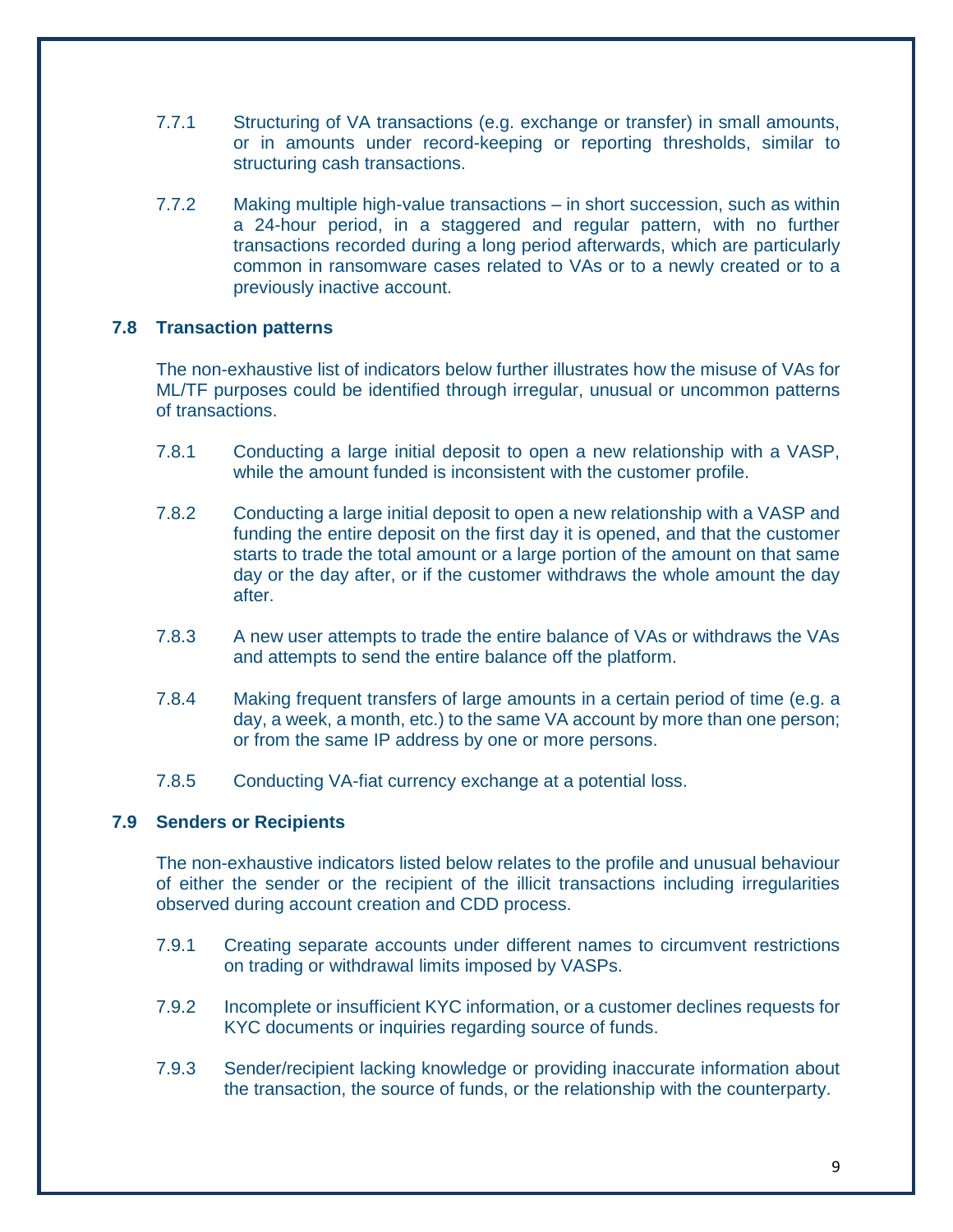- 7.9.4 A customer provides identification or account credentials shared by another account.
- 7.9.5 Discrepancies arise between IP addresses associated with the customer's profile and the IP addresses from which transactions are being initiated.

#### **7.10 Source of Funds or Wealth**

Below are some additional and common red flags, which are related to the source of funds or wealth, resulting from criminal activities, in the context of VAs:

- 7.10.1 Transacting with VA addresses that are connected to known fraud, extortion, or ransomware schemes, sanctioned addresses, darknet marketplaces, or other illicit websites.
- 7.10.2 VA transactions originating from or destined to online gambling services.
- 7.10.3 The use of one or multiple credit and/or debit cards that are linked to a VA wallet to withdraw large amounts of fiat currency (crypto-to-plastic), or funds for purchasing VAs are sourced from cash deposits into credit cards.
- 7.10.4 Deposits into a VA address are significantly higher than ordinary with an unknown source of funds, followed by conversion to fiat currency, which may indicate theft of funds.
- 7.10.5 Lack of transparency or insufficient information on the origin and owners of the funds, such as those involving the use of shell companies or those funds placed in an ITO where personal data of investors may not be available or incoming transactions from online payments system through credit/pre-paid cards followed by instant withdrawal.
- 7.10.6 A customer's funds which are sourced directly from third-party mixing services or wallet tumblers.
- 7.10.7 Bulk of a customer's source of wealth is derived from investments in fraudulent VAs or ITOs.
- 7.10.8 A customer's source of wealth is disproportionately drawn from VAs or Virtual Tokens originating from other VASPs or IITOs that lack AML/CFT controls.

#### **7.11 Geography**

This last set of non-exhaustive red flag indicators stress on how criminals, when moving their illicit funds, can take advantage of the varying stages of implementation across jurisdictions.

7.11.1 Criminals can potentially exploit the gaps in AML/CFT regimes which are applicable to the VA sector, by moving their illicit funds to VASPs or IITOs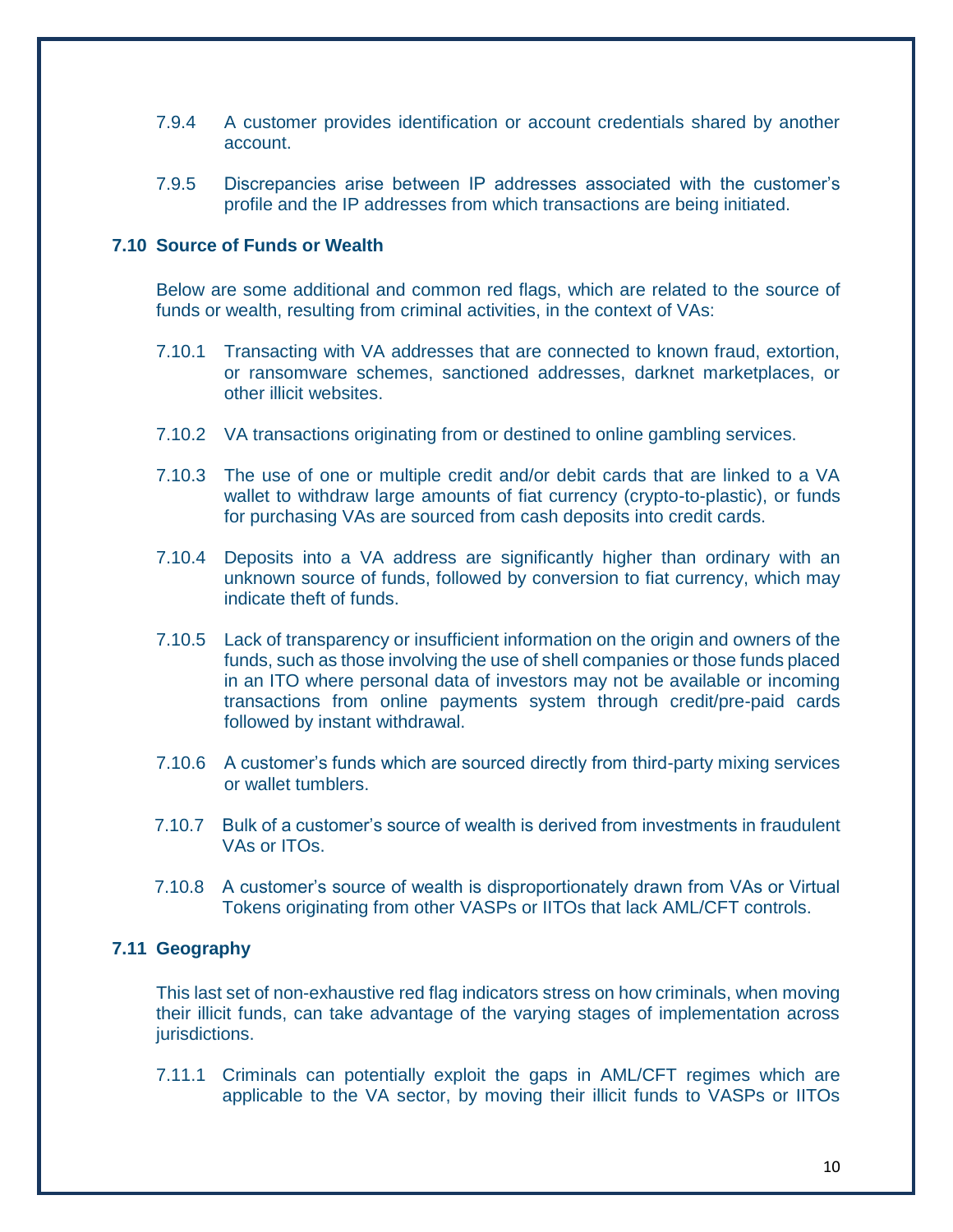domiciled or operated in jurisdictions with non-existent or minimal AML/CFT regulations.

- 7.11.2 These jurisdictions may not have a licensing/registration regime, or have not extended Suspicious Transaction Reporting ("STR") requirements to cover VA activities, or may not have otherwise introduced the full spectrum of preventive measures.
- 7.12 Regulated entities which provide financial and other services that are related to VAs (including the issuance of ITOs) or have customers involved in VAs, should therefore consider the salient vulnerabilities, as described in this section of the Guidance Notes, and assess whether the ML/TF risks can be mitigated and managed appropriately.
- 7.13 However, these red flag indicators are constantly evolving and should not be viewed in isolation but should rather be considered in context.
- 7.14 These areas/examples are furthermore not exhaustive. Every VASP or IITO will accordingly have unique circumstances and contexts that will determine its exposure to ML/TF risks. It will ultimately be necessary to make its own informed decision.

#### **8.0 AML/CFT COMPLIANCE OBLIGATIONS**

8.1 This final section of the Guidance Notes outlines the key AML/CFT compliance obligations to be observed by VASPs and IITOs once/after being licensed or registered, as appropriate, under the VAITOS Act 2021. A VASP and an IITO shall, under section 34 of the VAITOS Act 2021, in carrying out its respective business activities, have measures in place to comply with the Applicable Acts, namely the FIAMLA 2002, FSA and UNSA 2019. They must also comply with the FSC's AML/CFT Handbook.

#### **8.2 Status of (VASPs/IITOs) as Financial Institutions**

- 8.2.1 It is critically important to emphasise that, with the coming into force of the VAITOS Act 2021, the FIAMLA 2002 has been amended to enable for the categorisation of VASPs and IITOs as 'financial institutions'.
- 8.2.2 By virtue of this status, VASPs and IITOs will be required to be compliant with AML/CFT obligations similar to any other 'financial institutions' under the FIAMLA 2002.

#### **8.3 AML/CFT Risk-Based Approach ("RBA")**

8.3.1 Against the backdrop of the foregoing and specific ML/TF risks, vulnerabilities and threats for the VA sector (as detailed in section 7 of these Guidance Notes), it is therefore compelling for VASPs and IITOs, which are licensed or registered under the VAITOS Act 2021, to systematically apply a RBA whenever considering to establish or continue business relationships with other VASPs and IITOs, customers involved in VA activities or other outsourced/third parties, in general.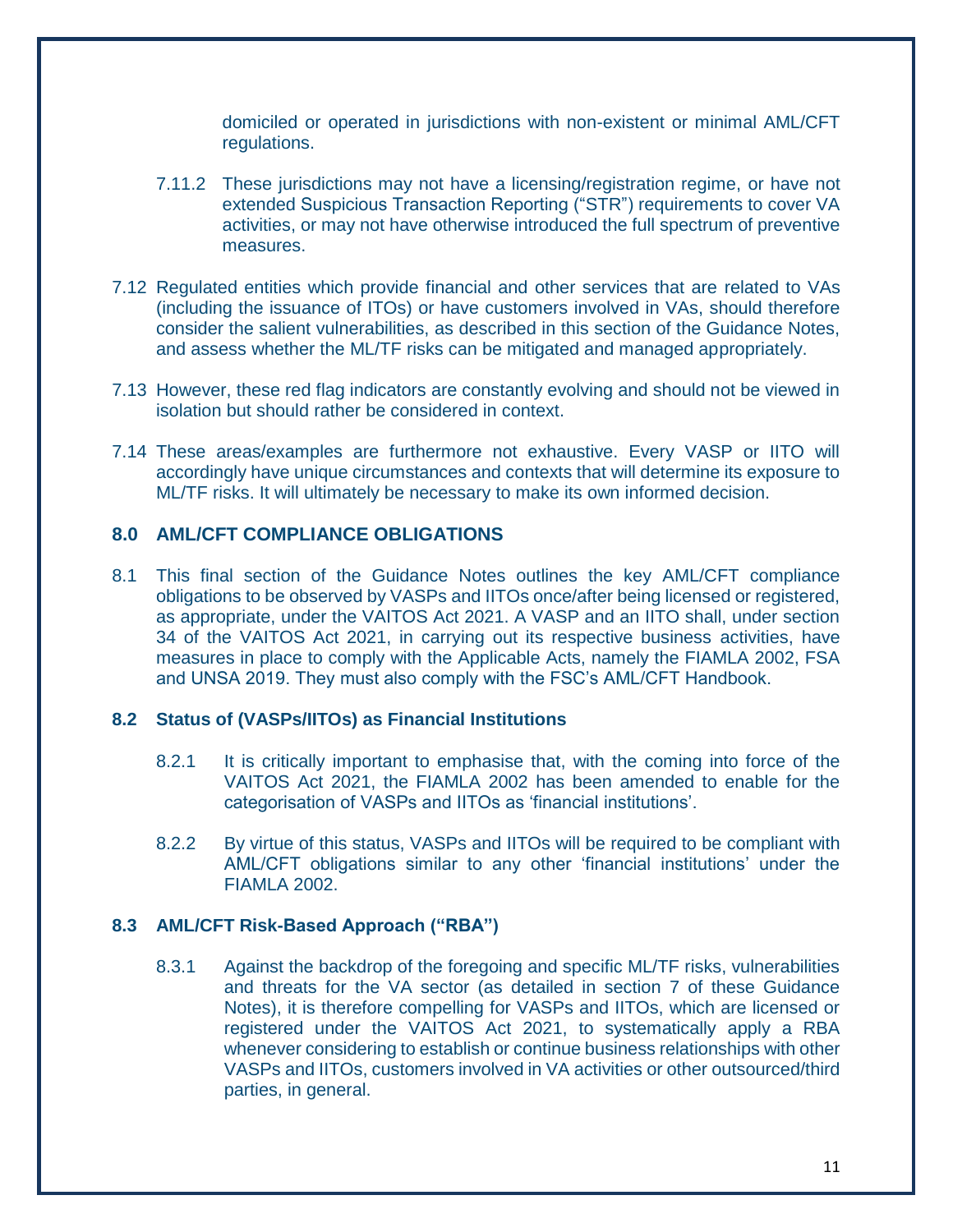- 8.3.2 The application of a RBA provides a strategy for VASPs and IITOs to manage potential risks by enabling them to subject customers to proportionate controls and oversight.
- 8.3.3 A key component of their RBAs will entail that they should:
	- 8.3.3.1 Identify areas where their products/services could be exposed to ML/TF risks; and
	- 8.3.3.2 Take appropriate steps to ensure that any identified risks are managed and mitigated through the establishment of appropriate and effective policies, procedures and controls.
- 8.3.4 VASPs and IITOs should apply the RBA properly and should not resort to the wholesale termination or exclusion of business relationships within their sector or operations, without an appropriately targeted risk assessment.
- 8.3.5 The documented risk assessments that are necessary to be undertaken pursuant to section 17 of the FIAMLA 2002 will, in fact, support VASPs and IITOs in developing their RBAs.
- 8.3.6 A risk assessment should typically take into account all of the risk factors that the VASP or IITO consider relevant, including the types of services, products, transactions or technologies involved; customer risks; geographical factors; types of VAs traded, among other factors.
	- 8.3.6.1 A VASP or IITO must, inter alia, under Section 17(1) of the FIAMLA 2002, identify, assess, understand and monitor ML/TF risks for its customers.
	- 8.3.6.2 As stressed in the Guidance Notes and pursuant to Section 17(2) (b) of the FIAMLA 2002, a VASP or IITO shall also take into account the findings of the NRA for appropriate guidance in the adoption of its business risk assessment.
	- 8.3.7 In accordance with Regulation 31 of the FIAMLR 2018, any risk assessment systems undertaken by 'financial institutions' (including VASPs and IITOs) should be further reviewed regularly to ensure an effective system is in place and swift action should be taken to remedy any identified deficiencies.

#### **8.4 Customer Due Diligence**

- 8.4.1 VASPs and IITOs should maintain accurate and up-to-date customer information. This would include scrutinising their source of funds and wealth.
- 8.4.2 Pursuant to Section 17(C) of the FIAMLA 2002, VASPs or IITOs have the obligation to identify their customers, and where applicable, their beneficial owners and then verify their identities, which is essential for the prevention of ML/TF.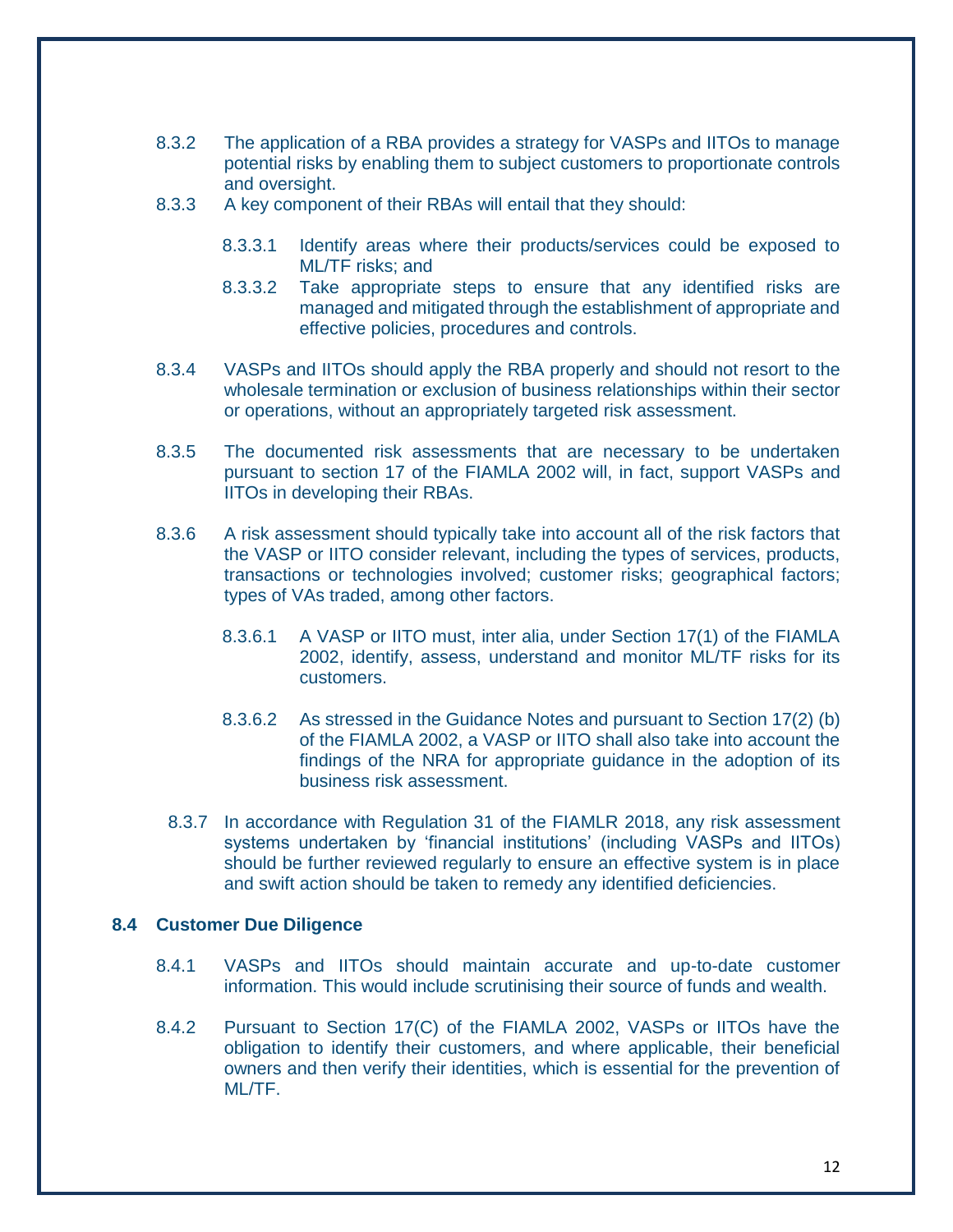- 8.4.3 CDD is effectively the means by which regulated entities under the VAITOS Act 2021 will achieve such knowledge and is a key element of any internal AML/CFT system.
- 8.4.4 VASPs and IITOs must collect the relevant CDD information when they provide services to or engage in covered VA activities for or on behalf of their customers.
	- 8.4.4.1 The CDD should help VASPs and IITOs, as well as, other obliged entities that engage in VA activities in assessing the ML/TF risks associated with covered VA activities.
	- 8.4.4.2 This process comprises of identifying the customers and, where applicable, the customers' beneficial owner(s) and also understanding the purpose and intended nature of the business relationship, where relevant, and obtaining further information in higher risk situations.
- 8.4.5 Following consequential amendments made to the FIAMLA 2002 under the VAITOS Act 2021, VASPs and IITOs will be, as reporting persons, able to undertake CDD measures by means of such reliable and independent digital identification system, where customers are not physically present.
	- 8.4.5.1 VASPs and IITOs must assess the veracity of the controls inherent within these digital identification systems, in order to determine whether they can place reliance on the results produced, or if additional steps are necessary to complement the existing controls.
	- 8.4.5.2 The FSC's AML/CFT Handbook highlights (at Section 5.10) the steps that should be taken by reporting persons (including VASPs and IITOs) to ensure that the electronic KYC documents are authentic and adequately verify that the customers are who they say they are.
- 8.4.6 The requirements of 'Travel Rule', as recommended by FATF for VASPs, that is, the obligation to obtain, hold, and transmit required and accurate originator and beneficiary information, as the case may be, immediately and securely, when conducting any virtual asset transfers has further been provided under section 19 of the VAITOS Act 2021.
	- 8.4.6.1 Section 19(4) of the VAITOS Act 2021 expressly provides that an originating VASP shall not execute a transfer of a VA where the required and accurate information, as the case may be, has not been obtained.
	- 8.4.6.2 The Travel Rule requirements also extend to a financial institution when sending or receiving virtual asset transfers on behalf of a customer as they would have applied to a VASP.
	- 8.4.6.3 VASPs would be expected to make use of relevant software to: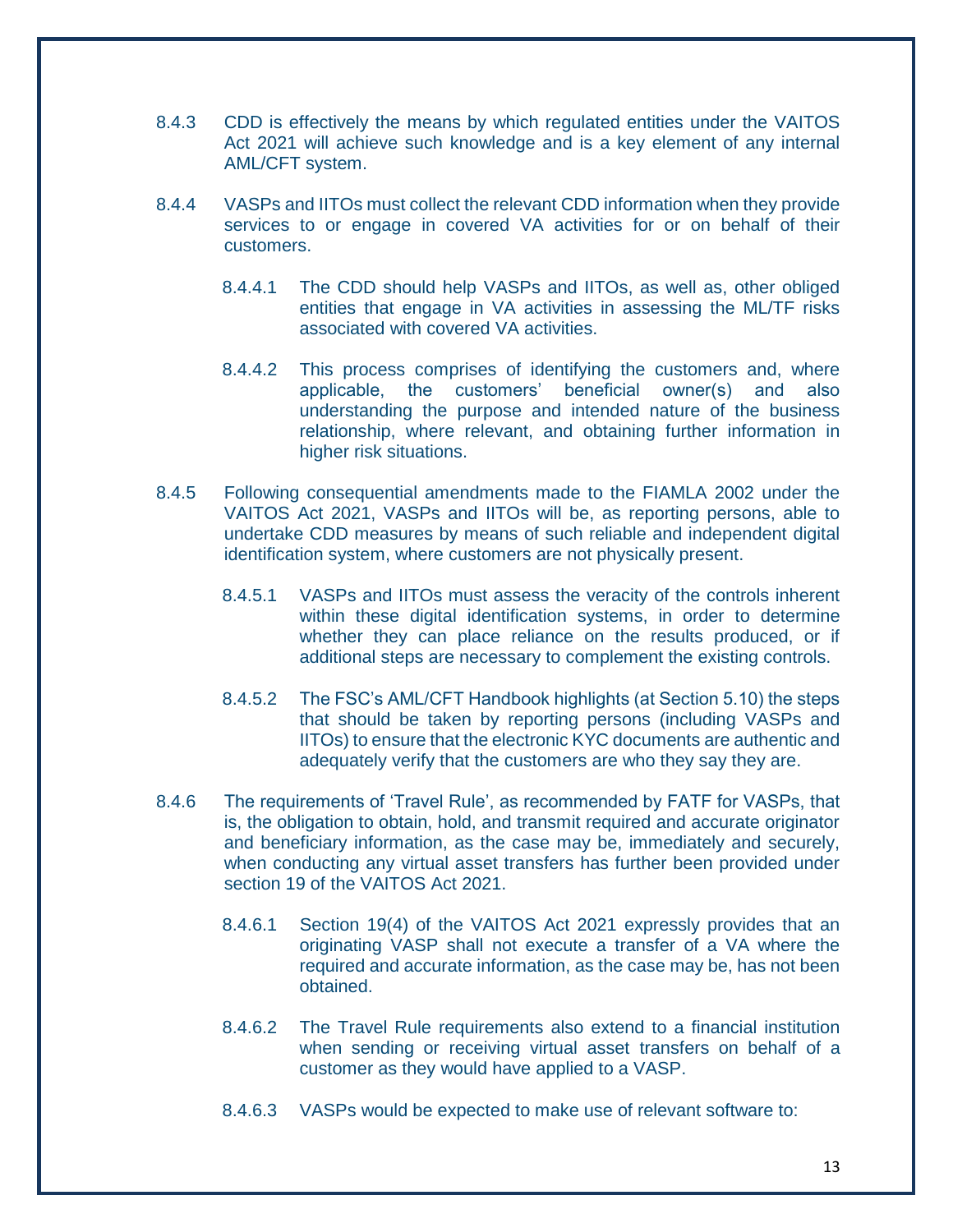- (i) Perform robust due diligence or KYC process on counterpart institutions;
- (ii) Identify counterparty wallet type (pre-transaction);
- (iii) Identify risk-related details about the beneficiary through blockchain analytics and sanctions screening providers;
- (iv) Allow to safely send or receive encrypted customer's Personally Identifiable Information ("PII") through various messaging protocols;
- (v) Store encrypted customer's PII for up to seven years; and
- (vi) Allow to generate reports to the FSC on a timely basis, upon request.
- 8.4.6.4 As far as occasional transactions are concerned, following consequential amendments made in the FIAMLA 2002, a VASP is required to:
	- (i) apply CDD measures in respect to an occasional transaction in an amount equal to or above 1000 US dollars or an equivalent amount in foreign currency where the exchange rate to be used to calculate the US dollar equivalent shall be the selling rate in force at the time of the transaction, whether conducted as a single transaction or several transactions that appear to be linked; and
	- (ii) record, in respect to an occasional transaction in an amount below 1000 US dollars, the name of the originator and the beneficiary; and the virtual asset wallet address for each or a unique transaction reference number.
- 8.4.7 VASPs and IITOs are also expected to conduct CDD in line with Regulation 10 of the FIAMLR 2018 and in addition, adhere to compliance obligations as stipulated under Regulation 20 of the FIAMLR 2018.
- 8.4.8 All identification documents secured through the CDD measures should be retained by VASPs and IITOs for a period of at least 7 years as recommended under Chapter 11 of the FSC's AML/CFT Handbook.
- 8.4.9 The inadequacy or absence of satisfactory CDD measures can subject a VASP or IITO to serious customer and counterparty risks, as well as reputational, operational, legal and regulatory risks, any of which can result in significant financial cost to its business.
- 8.4.10 VASPs and IITOs must consider, on a regular frequency, the risks that all such relationships pose to them and the manner in which those risks can be limited.
- 8.4.11 In accordance with Regulation 3(1) (e) (ii) of the FIAMLR 2018, the requirement to conduct ongoing CDD will ensure that the regulated entities under the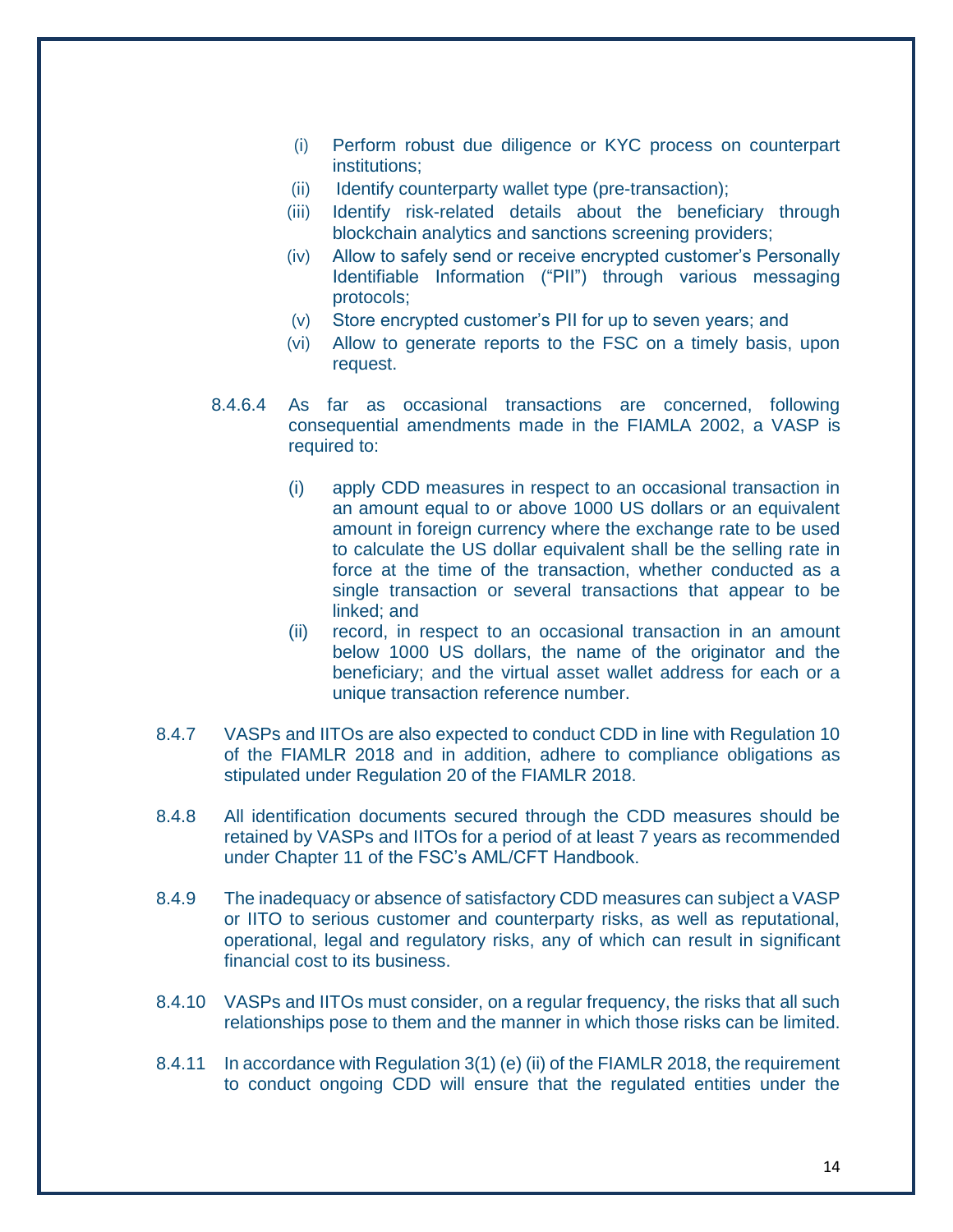VAITOS Act 2021 (i.e. VASPs and IITOs) are aware of any changes in the development of a business relationship.

- 8.4.11.1 The extent of the ongoing CDD measures applied by VASPs and IITOs should be determined on a risk-sensitive basis.
- 8.4.11.2 However, VASPs and IITOs should be aware that as a business relationship develops, the ML/TF risks may change.

#### **8.5 Enhanced Due Diligence ("EDD")**

- 8.5.1 Due to the potential for increased anonymity or obfuscation of VA financial flows and the challenges associated with conducting effective supervision and CDD, including customer identification and verification, VA activities may be regarded as posing higher ML/TF risks that may potentially require the application of monitoring and EDD measures, where appropriate.
- 8.5.2 VASPs and IITOs will, pursuant to Regulation 12 of the FIAMLR 2018, be required to implement internal controls and other procedures to combat ML/TF, including EDD procedures with respect to high-risk persons, business relations and transactions and persons established in jurisdictions that do not have adequate systems in place to combat ML/TF. Where the ML/TF risks are identified to be higher, a financial institution shall take EDD measures to mitigate and manage those risks.
- 8.5.3 VASPs and IITOs should also apply the requirements of Regulation 15 of the FIAMLR 2018 with respect to their business relationships with Politically Exposed Persons ("PEPs").
- 8.5.4 In case where a VASP or IITO is not able to undertake the required EDD, the latter shall terminate the business relationship and file a suspicious transaction report under Section 14 of the FIAMLA 2002.

#### **8.6 Transaction Monitoring and Suspicious Transaction Reporting**

- 8.6.1 The transaction recording of VA transactions is often linked to, or based on, Distributed ledgers.
- 8.6.2 VASPs and IITOs are required to develop, implement and maintain effective transactional monitoring systems to determine the origin of a VA and to monitor its destination, and to apply strong KYC measures that enable detection of possible ML/TF activities.
- 8.6.3 VASPs and IITOs are expected to act responsibly and always be vigilant in ensuring that their business activities are not subject to any misuse by participants transacting with VAs and to report any suspicious activity.
- 8.6.4 Where a VASP or IITO identifies any suspicious activity or has reasonable ground to suspect that a transaction is suspicious in the course of a business